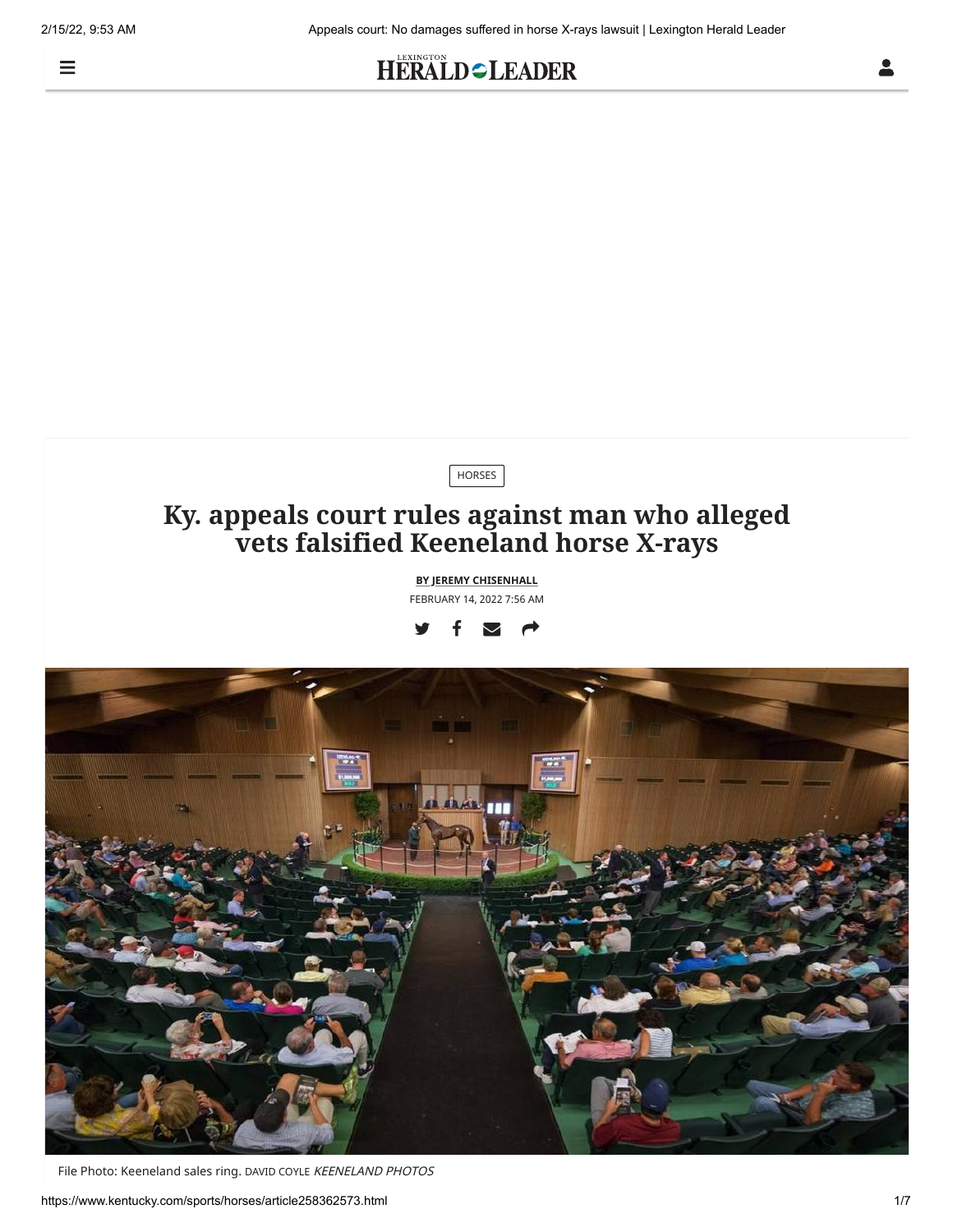

Only have a minute? Listen instead Powered by [Trinity](https://trinityaudio.ai/?utm_source=https%3A%2F%2Fwww.kentucky.com&utm_medium=player%2520lin) Audio 00:00 04:20

 $10$   $10$   $1.0x$ 

A Kentucky appeals court has agreed with a Fayette Circuit Court judge's decision to throw out a lawsuit from a man who claimed Keeneland caused him damages by misdating X-rays for horses he purchased.

A lawsuit [filed in March 2019](https://www.kentucky.com/news/local/counties/fayette-county/article225947370.html) alleged veterinarians at the Hagyard Equine Medical Institute in Lexington falsified the dates on X-ray images of horses sold at Keeneland public auctions "in order to make it appear the X-rays were taken within three weeks of the sale. In fact, those X-rays were older than that," the suit alleged.

As a result of the altered X-ray dates, any potential buyer who was "bidding on horses at the Keeneland sale was, in essence, the functional equivalent of playing Russian roulette," the class-action complaint claimed.

But a ruling made Friday by the Kentucky Court of Appeals said that the man who filed the lawsuit lied in his complaint and didn't suffer any actual damages as a result of his claimed issues. The appeals court affirmed a judge's previous decision to throw the lawsuit out.

Tom Swearingen's claims that the X-rays were misdated ultimately wound up having no effect on Swearingen or the other horse buyers, the appeals court ruled. Swearingen and his attorneys were the filers of the complaint who attempted to represent a class of others who bought horses at Keeneland auctions.

Rams GM Les Snead explains why he's wearing a 'Not Broken' hat after Super Bowl LVI win

V)

Swearingen claimed in his lawsuit that he wouldn't have bought any of the 24 horses he purchased from January 2007 to September 2016 if he'd known the X-rays were misdated.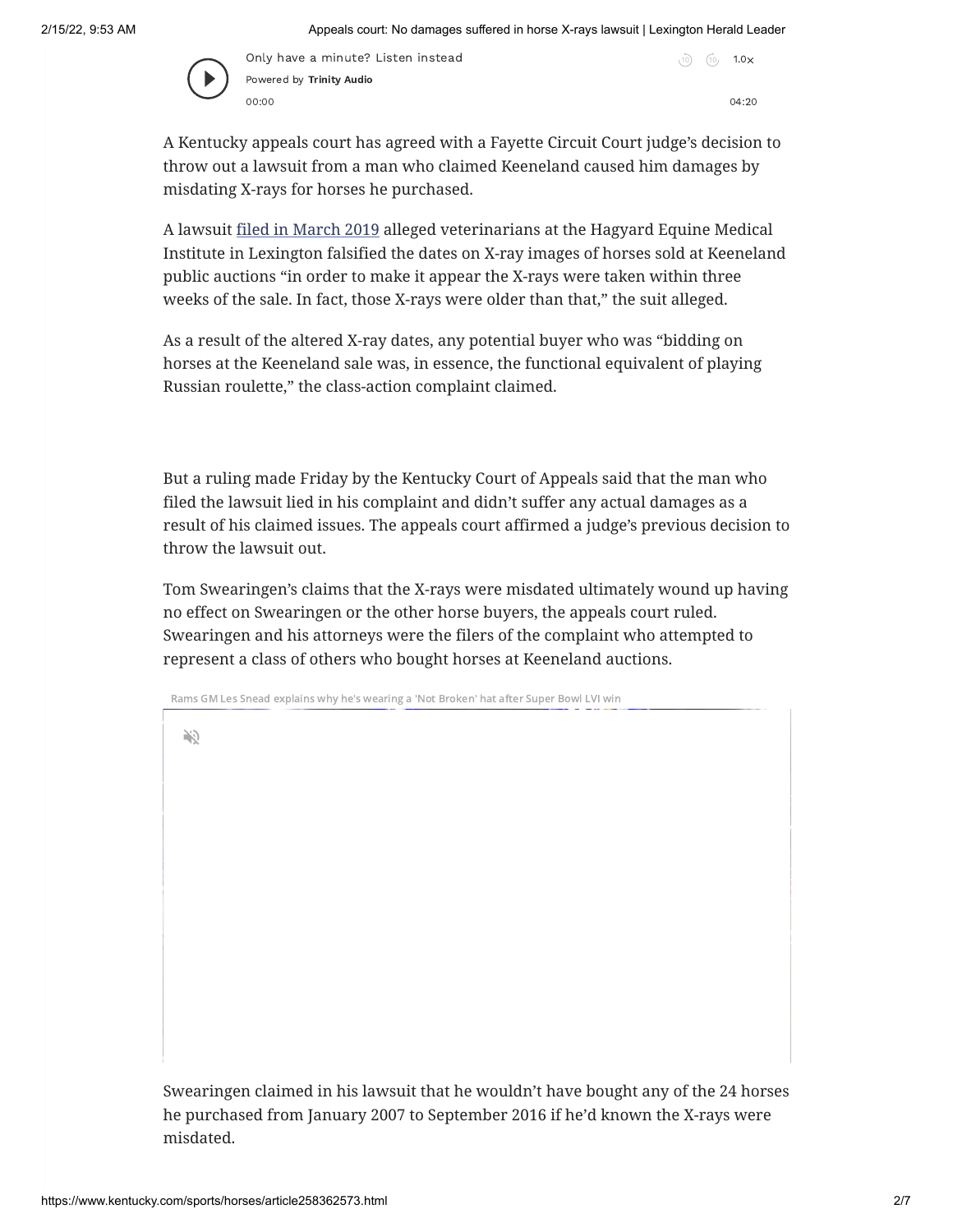2/15/22, 9:53 AM Appeals court: No damages suffered in horse X-rays lawsuit | Lexington Herald Leader

But Swearingen and the other buyers "did not suffer any traditionally quantifiable or calculable damages, did not purchase any injured horse in reliance upon an incorrectly dated x-ray, did not lose money on a horse purchased and, seemingly, had no regrets regarding their purchase," the appeals court ruled.

One of the veterinarians admitted to altering X-ray dates, but said the changes weren't significant because the X-rays accurately showed the conditions of each horse. Swearingen admitted in a deposition that the X-rays were accurate, regardless of when they were taken, according to court records.

There were concerns about the legitimacy of Swearingen's claims from the beginning of the litigation process, the appeals court stated in its ruling.

[During a deposition,](https://www.kentucky.com/news/local/counties/fayette-county/article240400196.html) Swearingen admitted that regardless of when the X-rays were taken, they accurately depicted the health and condition of the horses he bid on, according to court records.

## **\$2 for 2 months**

Subscribe for unlimited access to our website, app, eEdition and more

**[CLAIM OFFER](https://mycheckout.kentucky.com/subscribe?ofrgp_id=395&g2i_or_o=OnSite&g2i_or_p=CTA&cid=cta_dynamic-zone_default_.99-2mos-15.99_202202)**

Swearingen also admitted he had never relied on a digital X-ray at the repository when buying a horse, according to court records. He also said he had not viewed an X-ray or gotten a veterinarian to review an X-ray at the Keeneland Repository during the years in question.

Swearingen also "could not articulate any damages he had suffered because of the alleged back-dating of radiographs," the appeals court wrote in its ruling.

Only one horse bought by Swearingen had a problem, which Swearingen's veterinarian said was caused by transport, according to court records.

Swearingen and his attorneys attempted to submit an amended lawsuit after Swearingen's deposition, a complaint which the appeals court said changed the factual basis of Swearingen's claims. But a trial court denied Swearingen the opportunity to change his complaint and dismissed his lawsuit.

In his appeal, Swearingen claimed the trial court should have let him file an amended complaint. He also claimed the trial court shouldn't have dismissed his class action claims.